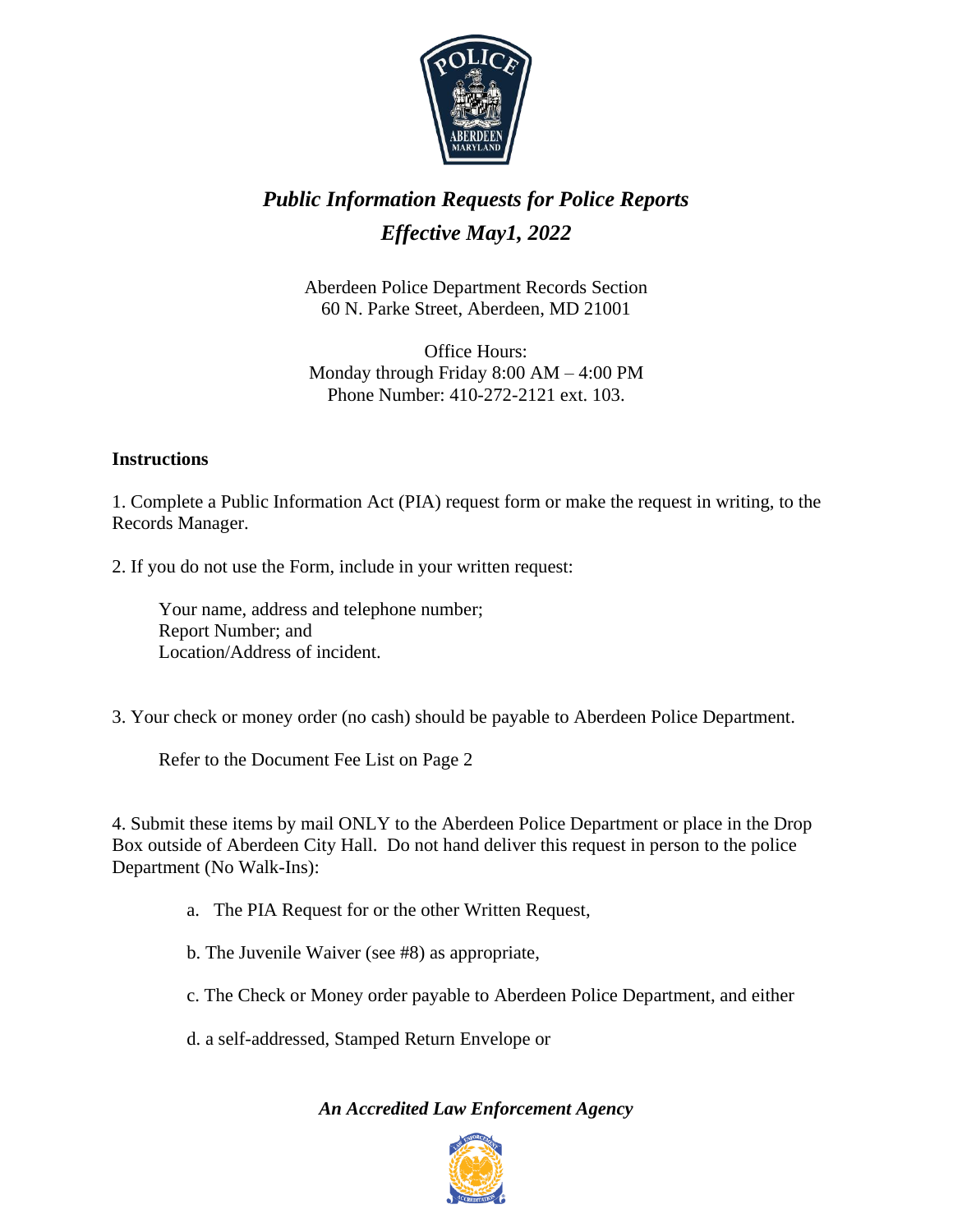

## *Public Information Requests for Police Reports Effective May1, 2022*

e. an email address for the report to be emailed to.

5. Requests will not be processed without the check or money order.

6. Reports will be mailed within 30 days to the address listed on your request.

- a. (remove Reports will not be processed while you wait)
- a. Reports will not be faxed to you
- b. You may address urgent matters directly with the Records Manager

7. You will be notified by mail if your request is denied for any reason.

8. Attach a Juvenile waiver from the court to any request for a report that involves a juvenile arrest. Your request will be denied if the waiver from the court is not attached. Parents may choose contact juvenile services for information on the arrest of their juvenile children.

### **Document Fee List**

There is no charge to a victim of Domestic Violence for a police report, photos, or tapes.

Add \$25.00 for Reports, Recordings, and Photos that require more than two hours of processing.

*An Accredited Law Enforcement Agency*